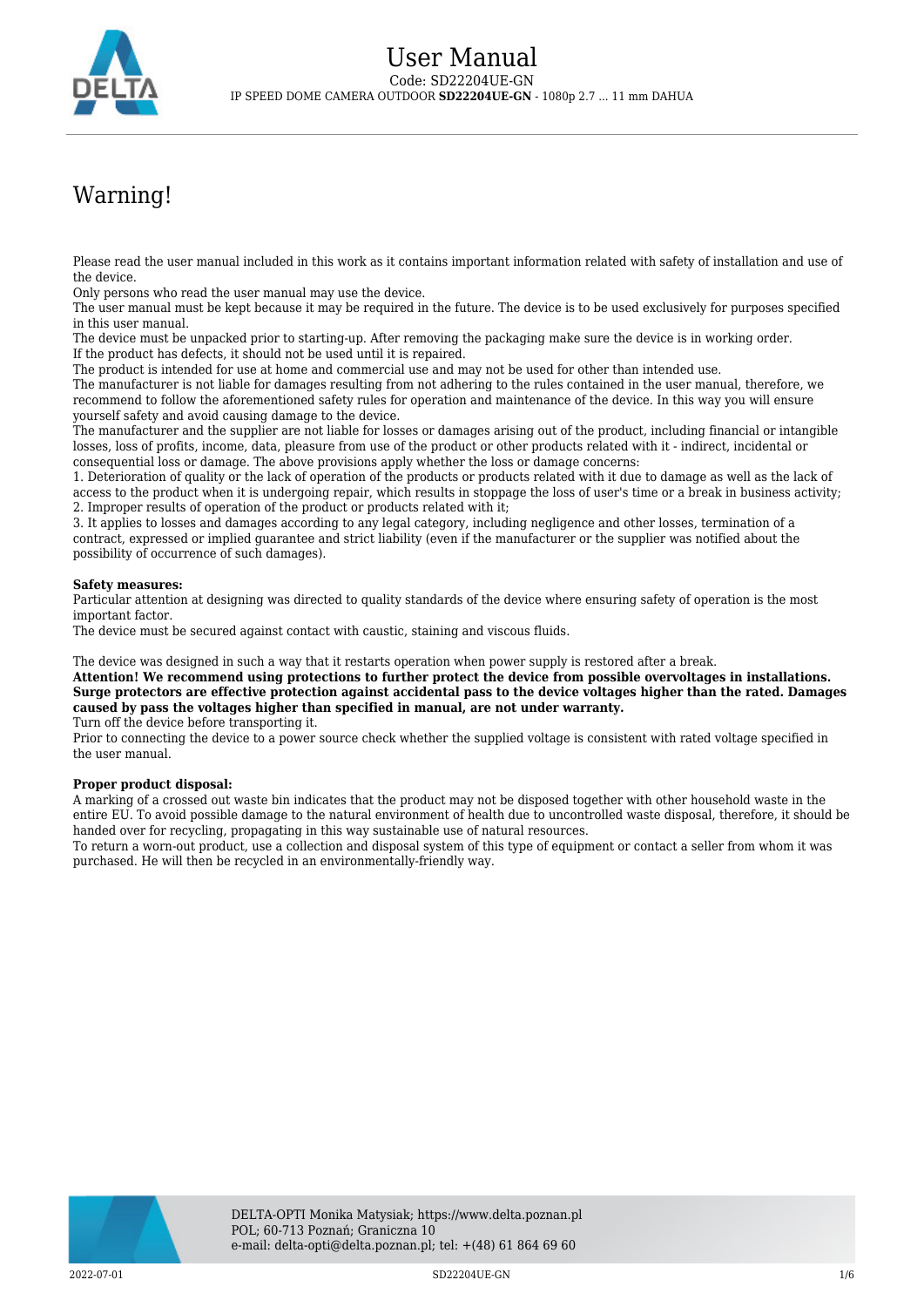

low lighting to obtain a clear color image.

we recommend to use of network with 1Gb/s bandwidth.



Standard: TCP/IP Sensor: 1/2.8 " STARVIS™ CMOS Matrix size: 2.1 Mpx 1920 x 1080 - 1080p , Resolution: 1280 x 960 - 1.3 Mpx , 1280 x 720 - 720p IR illuminator: Lens: 2.7 ... 11 mm • 113 ° ... 30 ° (manufacturer data) View angle:  $\cdot$  105  $\degree$  ... 35  $\degree$  (our tests result) Optical zoom:  $x 4$ Digital zoom:  $x 16$ 0.005 Lux (color) Min. illumination: 0.0005 Lux (B/W) • 100 °/s (horizontal) Preset rotation speed: • 60 °/s (vertical)  $\bullet$  0.1  $^{\circ}/\mathrm{s}$   $\ldots$  100  $^{\circ}/\mathrm{s}$  (horizontal) Rotation speed (manual control): • 0.1 °/s ... 60 °/s (vertical) Horizontal rotation range: 0 ° ... 355 - Rotation of the head is limited by stops Vertical rotation range:  $0^\circ \dots 90^\circ$ Protocols: DH-SD RS-485 interface: $\overline{\phantom{0}}$ 



DELTA-OPTI Monika Matysiak; https://www.delta.poznan.pl POL; 60-713 Poznań; Graniczna 10 e-mail: delta-opti@delta.poznan.pl; tel: +(48) 61 864 69 60

 $2022{\cdot}07{\cdot}01$  SD22204UE-GN  $2/6$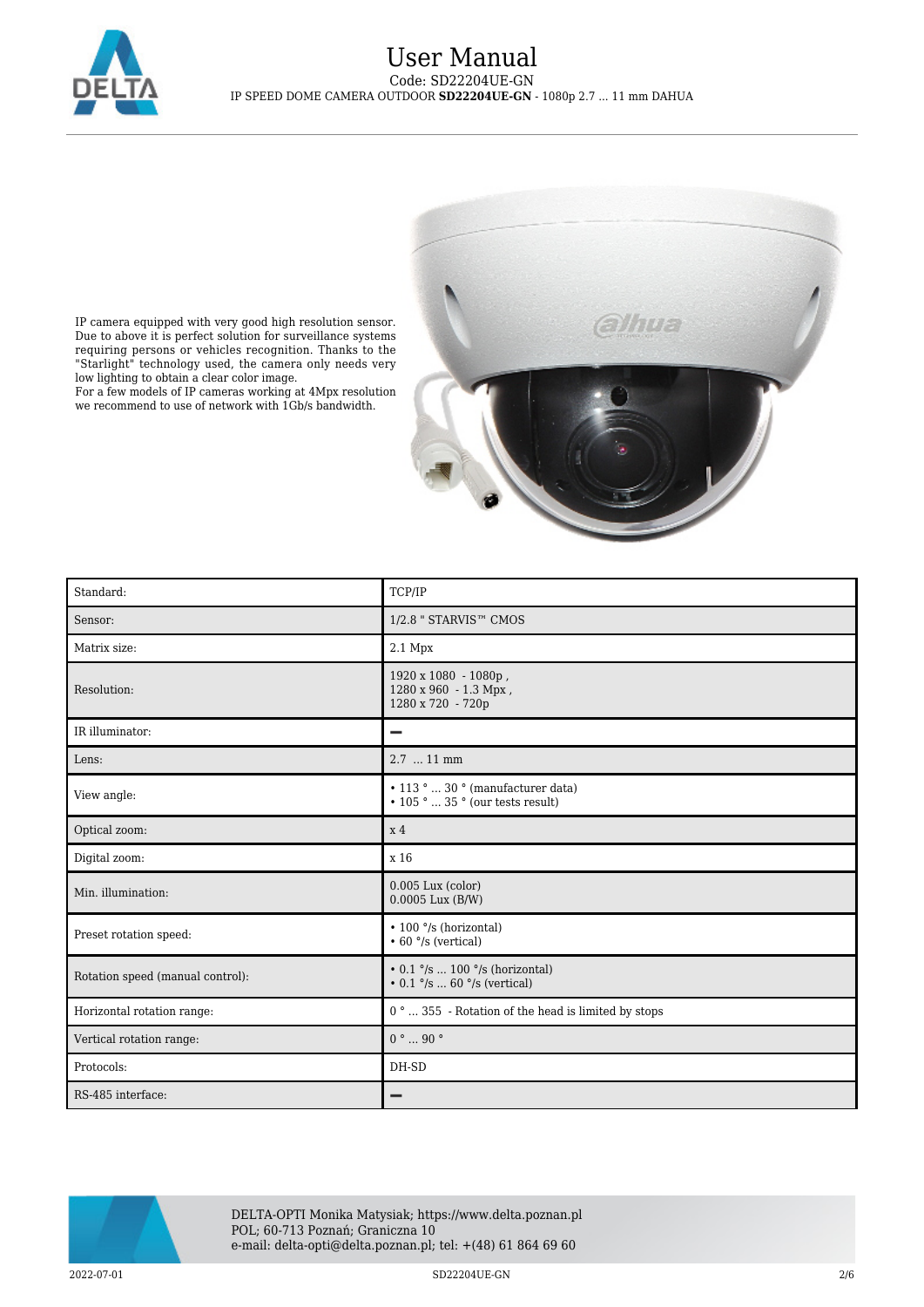

| Number of presets:            | 300                                                                                                                                                                                                                                                                                                                                                                                                                                                                                                                                                                                                                                                                                                                                   |
|-------------------------------|---------------------------------------------------------------------------------------------------------------------------------------------------------------------------------------------------------------------------------------------------------------------------------------------------------------------------------------------------------------------------------------------------------------------------------------------------------------------------------------------------------------------------------------------------------------------------------------------------------------------------------------------------------------------------------------------------------------------------------------|
| Horizontal scan:              | $\overline{\phantom{0}}$                                                                                                                                                                                                                                                                                                                                                                                                                                                                                                                                                                                                                                                                                                              |
| Route settings:               | 8                                                                                                                                                                                                                                                                                                                                                                                                                                                                                                                                                                                                                                                                                                                                     |
| Image compression method:     | H.265 / H.264 / MJPEG                                                                                                                                                                                                                                                                                                                                                                                                                                                                                                                                                                                                                                                                                                                 |
| Audio:                        | $\overline{\phantom{0}}$                                                                                                                                                                                                                                                                                                                                                                                                                                                                                                                                                                                                                                                                                                              |
| Bitrate:                      | 448  8192 kbps                                                                                                                                                                                                                                                                                                                                                                                                                                                                                                                                                                                                                                                                                                                        |
| Alarm inputs / outputs:       | $\overline{\phantom{0}}$                                                                                                                                                                                                                                                                                                                                                                                                                                                                                                                                                                                                                                                                                                              |
| Main stream frame rate:       | 25 fps @ 1080p                                                                                                                                                                                                                                                                                                                                                                                                                                                                                                                                                                                                                                                                                                                        |
| Network interface:            | 10/100 Base-TX (RJ-45)                                                                                                                                                                                                                                                                                                                                                                                                                                                                                                                                                                                                                                                                                                                |
| Network protocols:            | IPv4/IPv6, HTTP, HTTPS, SSL, TCP/IP, UDP, UPnP, ICMP, IGMP, SNMP, RTSP, RTP,<br>SMTP, NTP, DHCP, DNS, PPPoE, DDNS, FTP, IP Filter, QoS, Bonjour, IEEE 802.1x                                                                                                                                                                                                                                                                                                                                                                                                                                                                                                                                                                          |
| Memory card slot:             | Micro SD memory cards up to 128GB support (possible local recording)                                                                                                                                                                                                                                                                                                                                                                                                                                                                                                                                                                                                                                                                  |
| <b>WEB Server:</b>            | Built-in, NVR compliance                                                                                                                                                                                                                                                                                                                                                                                                                                                                                                                                                                                                                                                                                                              |
| Max, number of on-line users: | 20                                                                                                                                                                                                                                                                                                                                                                                                                                                                                                                                                                                                                                                                                                                                    |
| ONVIF:                        | 18.06                                                                                                                                                                                                                                                                                                                                                                                                                                                                                                                                                                                                                                                                                                                                 |
| Mobile phones support:        | Port 37777<br>• Android: Free application DMSS<br>• iOS (iPhone): Free application <b>DMSS</b>                                                                                                                                                                                                                                                                                                                                                                                                                                                                                                                                                                                                                                        |
| Main features:                | • WDR - 120 dB - Wide Dynamic Range<br>· 2D-DNR, 3D-DNR - Digital Noise Reduction<br>• F-DNR (Defog) - Reduction of image noise caused by precipitation<br>• ROI - improve the quality of selected parts of image<br>• BLC/HLC - Back Light / High Light Compensation<br>• Motion Detection<br>• Configurable Privacy Zones<br>• Sharpness - sharper image outlines<br>• ICR - Movable InfraRed filter<br>• AGC - Automatic Gain Control<br>• Day/night mode<br>• IVS analysis : face detection, crossing the line (tripwire), intrusion,<br>abandoned/missing object<br>• Parking action - this function enables to locate the camera to specific position<br>automatically if operator doesn't operate the controller for some time |
| Power supply:                 | 12 V DC / 460 mA                                                                                                                                                                                                                                                                                                                                                                                                                                                                                                                                                                                                                                                                                                                      |
| Power consumption:            | $\leq$ 5.5 W                                                                                                                                                                                                                                                                                                                                                                                                                                                                                                                                                                                                                                                                                                                          |
| Housing:                      | Speed Dome, Metal                                                                                                                                                                                                                                                                                                                                                                                                                                                                                                                                                                                                                                                                                                                     |
| Color:                        | White                                                                                                                                                                                                                                                                                                                                                                                                                                                                                                                                                                                                                                                                                                                                 |
| Supported languages:          | Polish, English, Czech, French, Spanish, Dutch, German, Portuguese, Russian, Italian                                                                                                                                                                                                                                                                                                                                                                                                                                                                                                                                                                                                                                                  |
| Operation temp:               | $-30$ °C $\ldots$ 60 °C                                                                                                                                                                                                                                                                                                                                                                                                                                                                                                                                                                                                                                                                                                               |
| "Index of Protection":        | IP66                                                                                                                                                                                                                                                                                                                                                                                                                                                                                                                                                                                                                                                                                                                                  |
| Vandal-proof:                 | IK10                                                                                                                                                                                                                                                                                                                                                                                                                                                                                                                                                                                                                                                                                                                                  |
| Weight:                       | $0.57$ kg                                                                                                                                                                                                                                                                                                                                                                                                                                                                                                                                                                                                                                                                                                                             |

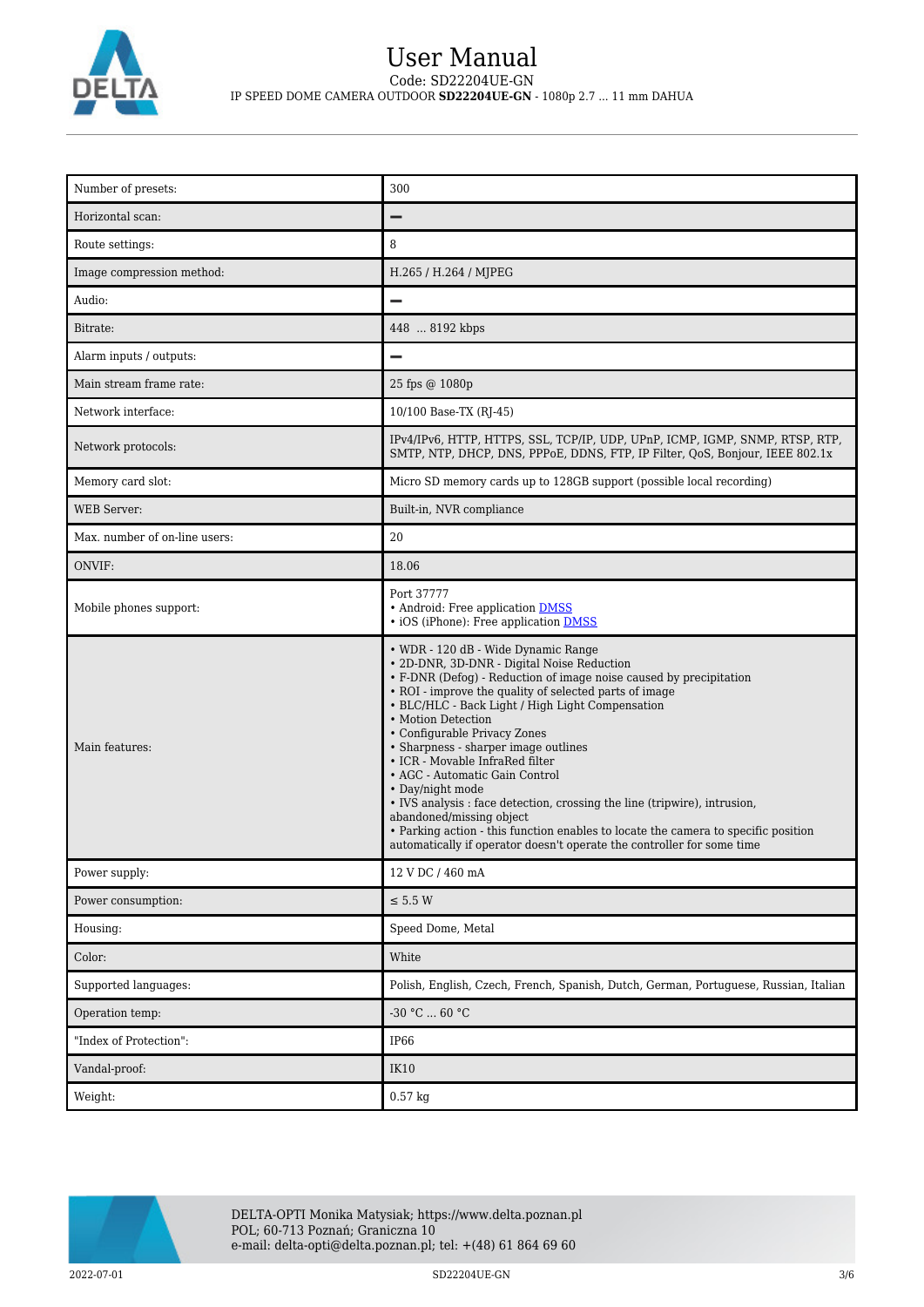

## User Manual Code: SD22204UE-GN IP SPEED DOME CAMERA OUTDOOR **SD22204UE-GN** - 1080p 2.7 ... 11 mm DAHUA

| Dimensions:           | $\overline{0}123 \times 89$ mm |
|-----------------------|--------------------------------|
| Manufacturer / Brand: | DAHUA                          |
| Guarantee:            | 3 years                        |

Camera view after remove the Dome cover:



Memory card slot:



Camera dimensions:



2022-07-01 SD22204UE-GN 4/6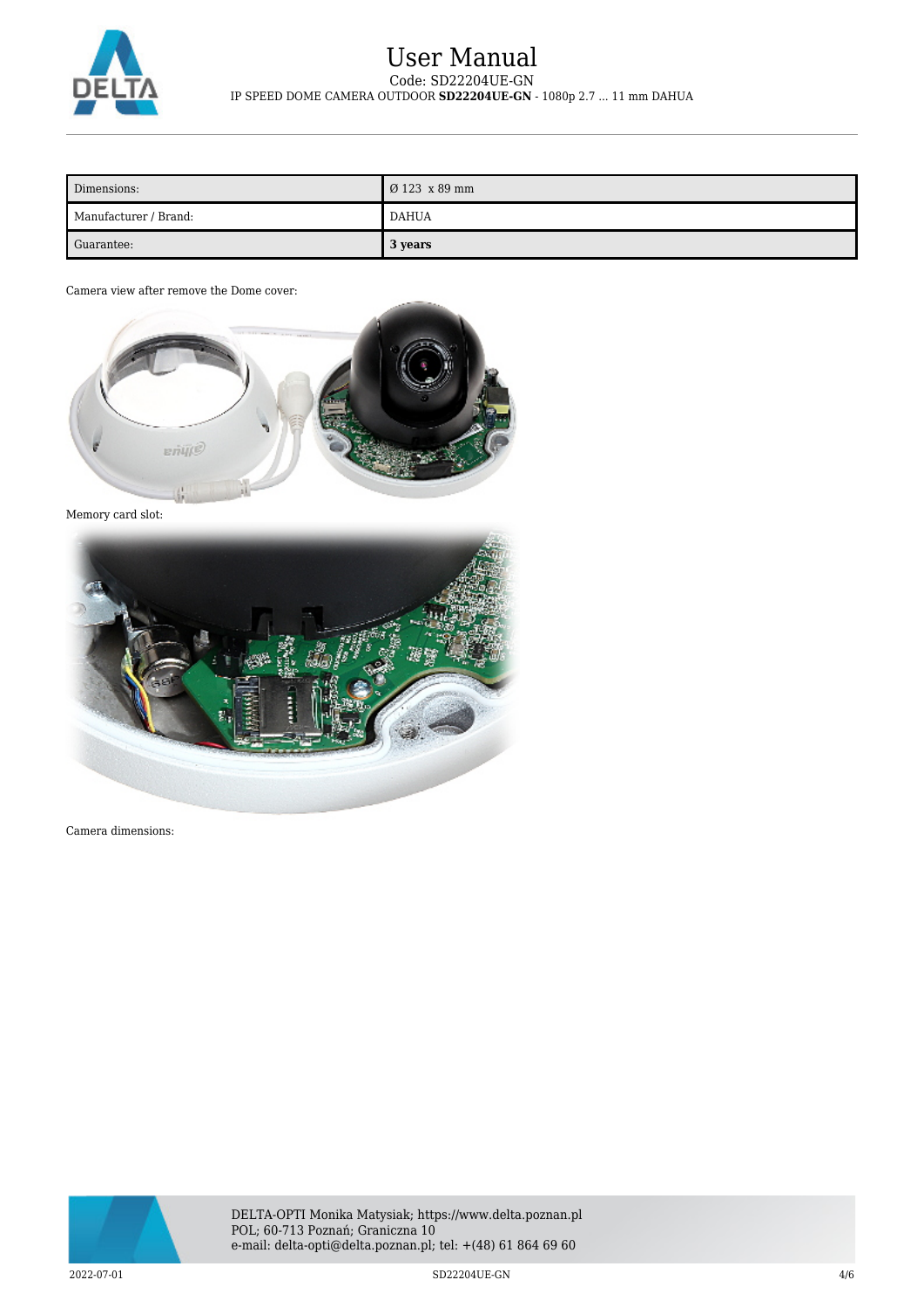



See how to initialize DAHUA cameras:

: In the kit: